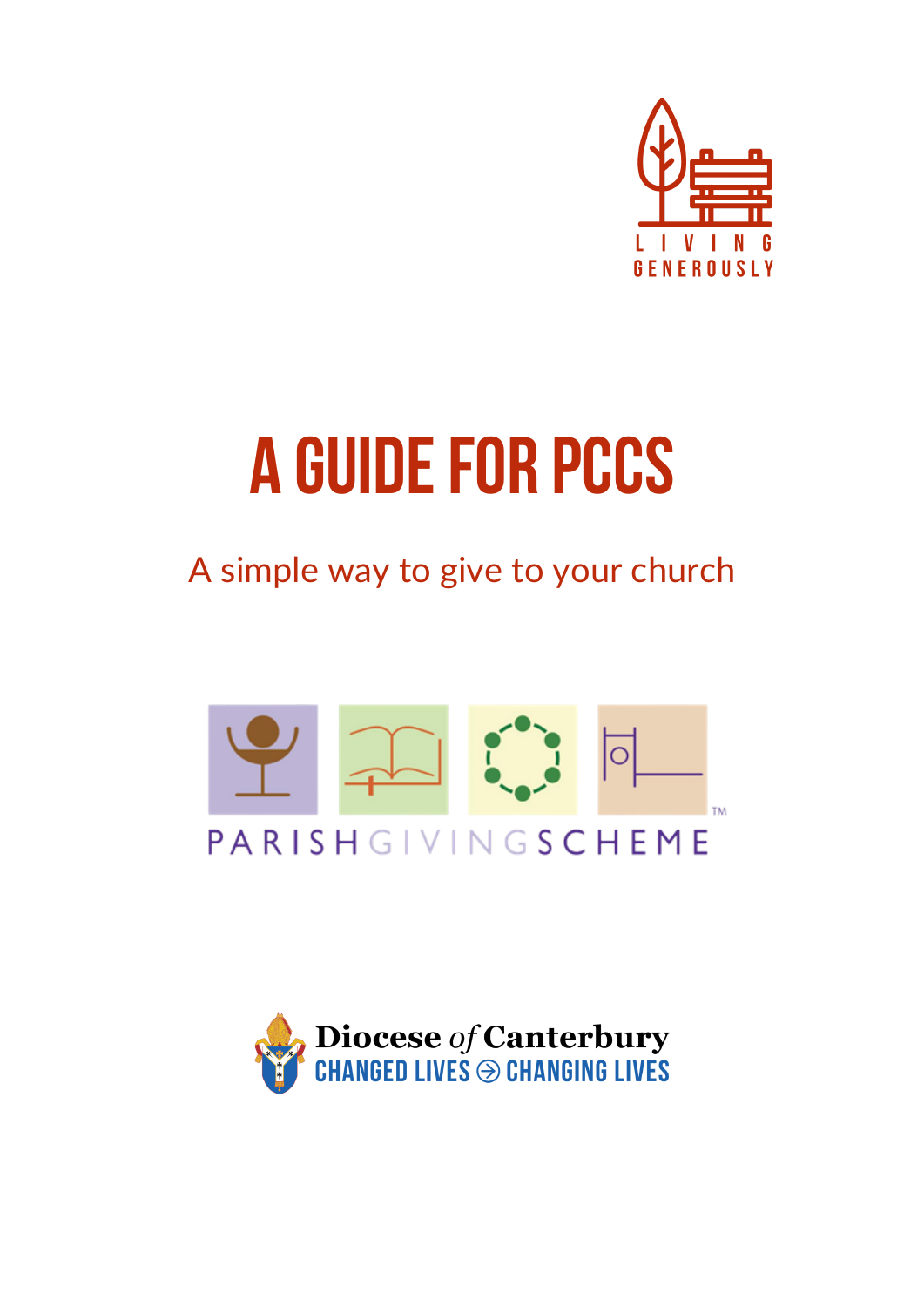# **WHAT IS THE PARISH GIVING SCHEME?**

- The Parish Giving Scheme (PGS) is a mechanism for parishes to receive donations using direct debits.
- The scheme is a registered charity and is used by most dioceses in the Church of England.

### What are the advantages to your church?

- Saves time with PGS, Gift Aid claims are made automatically using computerized systems.
- Reduces workload using the scheme will reduce the number of bank statement entries and reduce bookkeeping work.
- Ensures consistency If givers use the annual automatic increase facility in line with inflation, this will help to ensure that giving keeps up with rising costs.

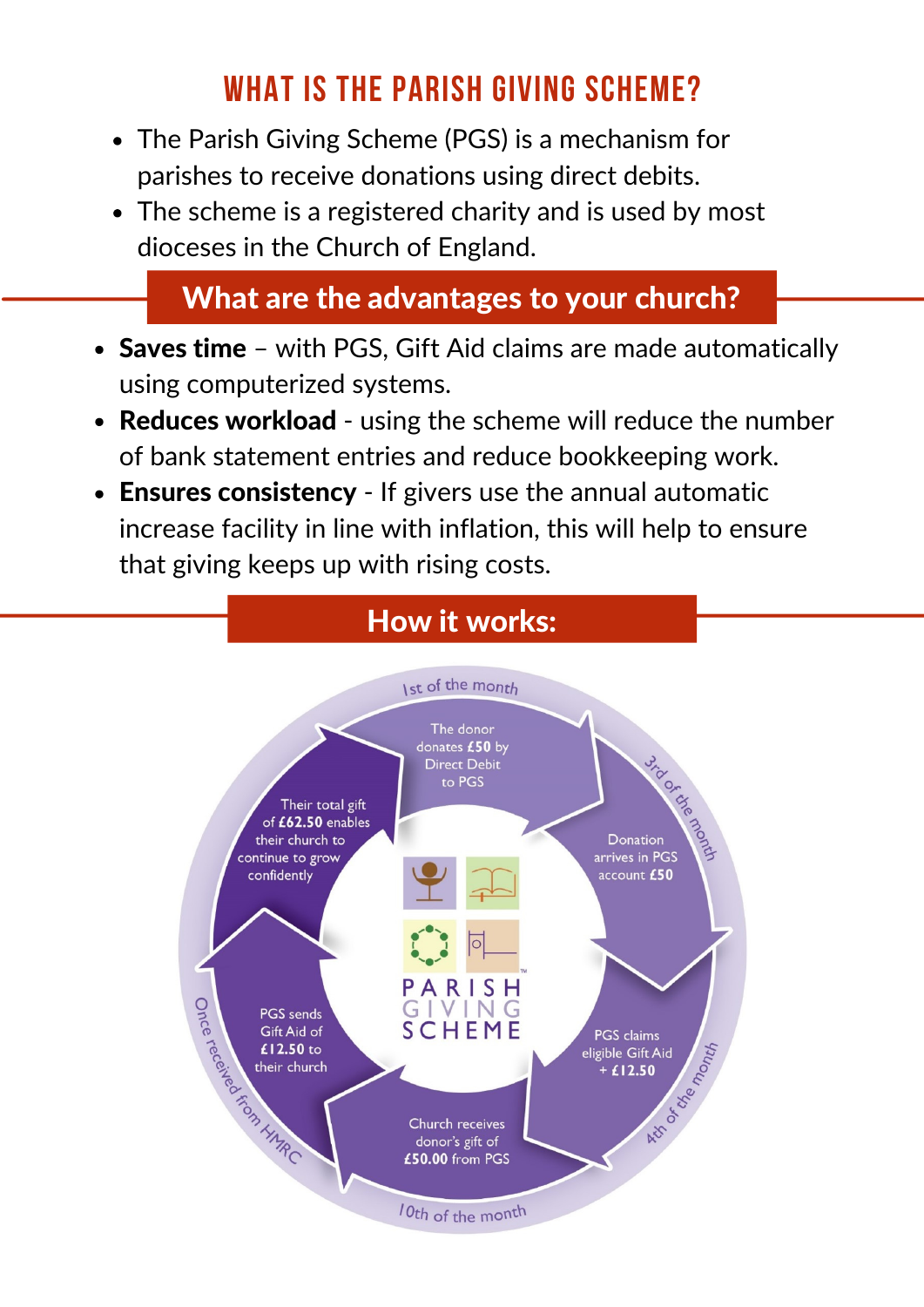Once your church has registered with the PGS, your Statement Receiver (usually your treasurer) will gain access to your online PGS account

# **Downloadingstatements parish landingpage**

Your Statement Receiver can download monthly statements from your PGS online account.

Statements include:

- a summary of givers
- gift amounts (+ Gift Aid)
- frequency of gifts
- whether gifts are increased by inflation each year
- a summary of joiners and leavers

All churches in the Church of England have a landing page on the PGS website.

This is a page hosting your church's profile, enabling people to give to their intended parish.

Your parish landing pages draw information about your church from A Church Near You.

### What does your church need to do?

# **pray**

 $\frac{1}{2}$  decisions about church inc Root all decisions about church life in prayer

# **pass a resolution**

This secures the legal agreement between your parish and the PGS, enabling the scheme to handle giving on your behalf

# **register your church**

Your Generous Giving Advisor will provide you with a registration form

# **PLAN YOUR GIVING PROGRAMME**

The PGS will have greater success if combined with the launch of a giving programme to encourage greater generosity. Contact your Generous Giving Advisor to plan this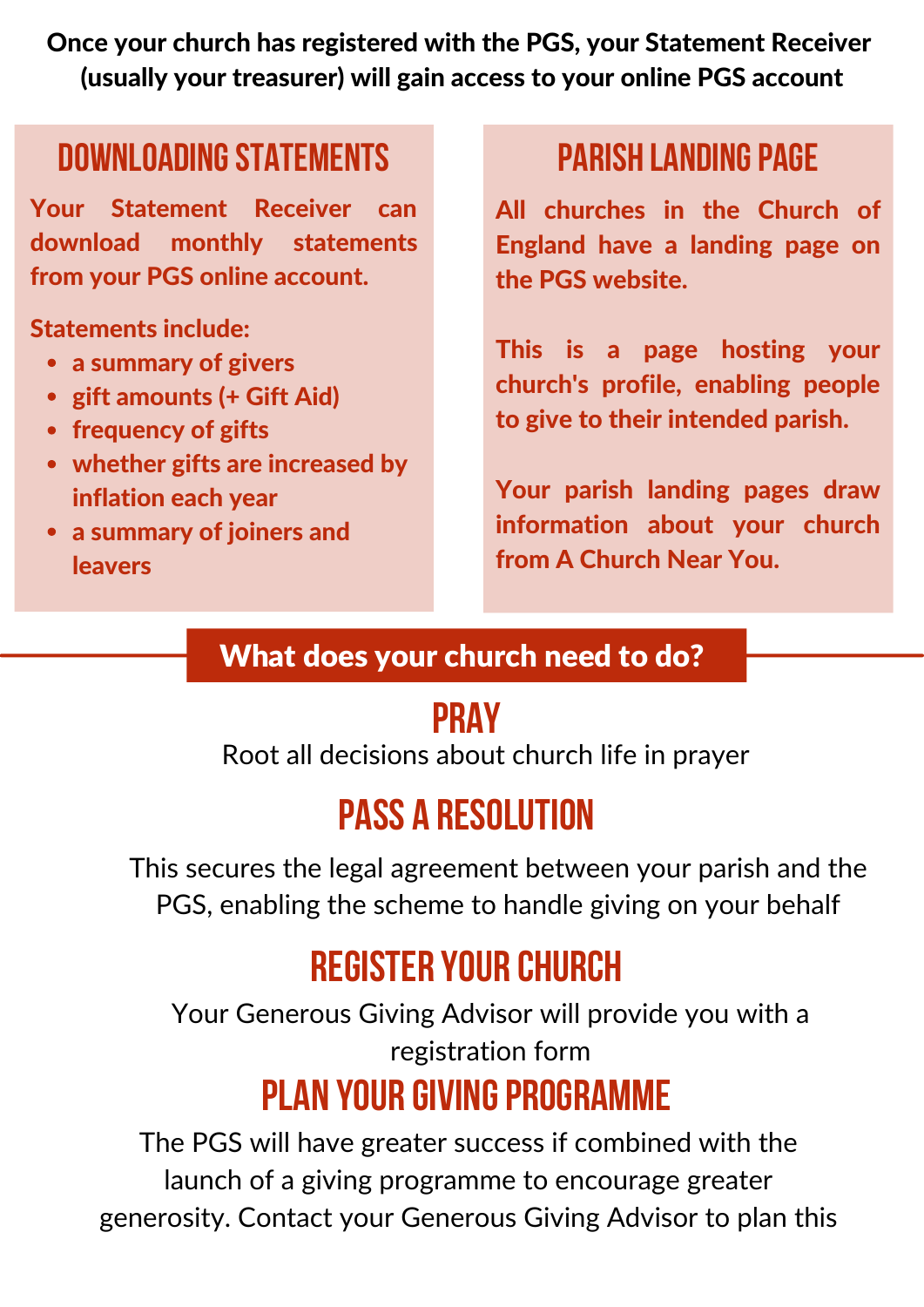#### **ONCE YOUR PARISH IS REGISTERED THERE ARE THREE WAYS FOR PEOPLE TO GIVE:**



Givers will need to have their bank account details, your church name and your PGS parish code to hand. You can also print your unique church QR code so that people can scan this with their smartphones and follow the instructions to set up their gift.

### Inflation-linked giving

The Parish Giving Scheme offers a popular option where every giver can choose to increase their gift annually in line with inflation. This is a voluntary decision - but it could have a huge impact on the life and future of your church by maintaining the value of gifts year after year. 30 days before the anniversary of their gift, givers will receive a letter informing them of their increased gift amount. If for any reason they do not wish for that increase to be actioned, they can simply notify the PGS team.



*"God's gifts aim at making us into generous givers, not just fortunate receivers. God gives so that we, in human measure, can be givers too."* Miroslav Volf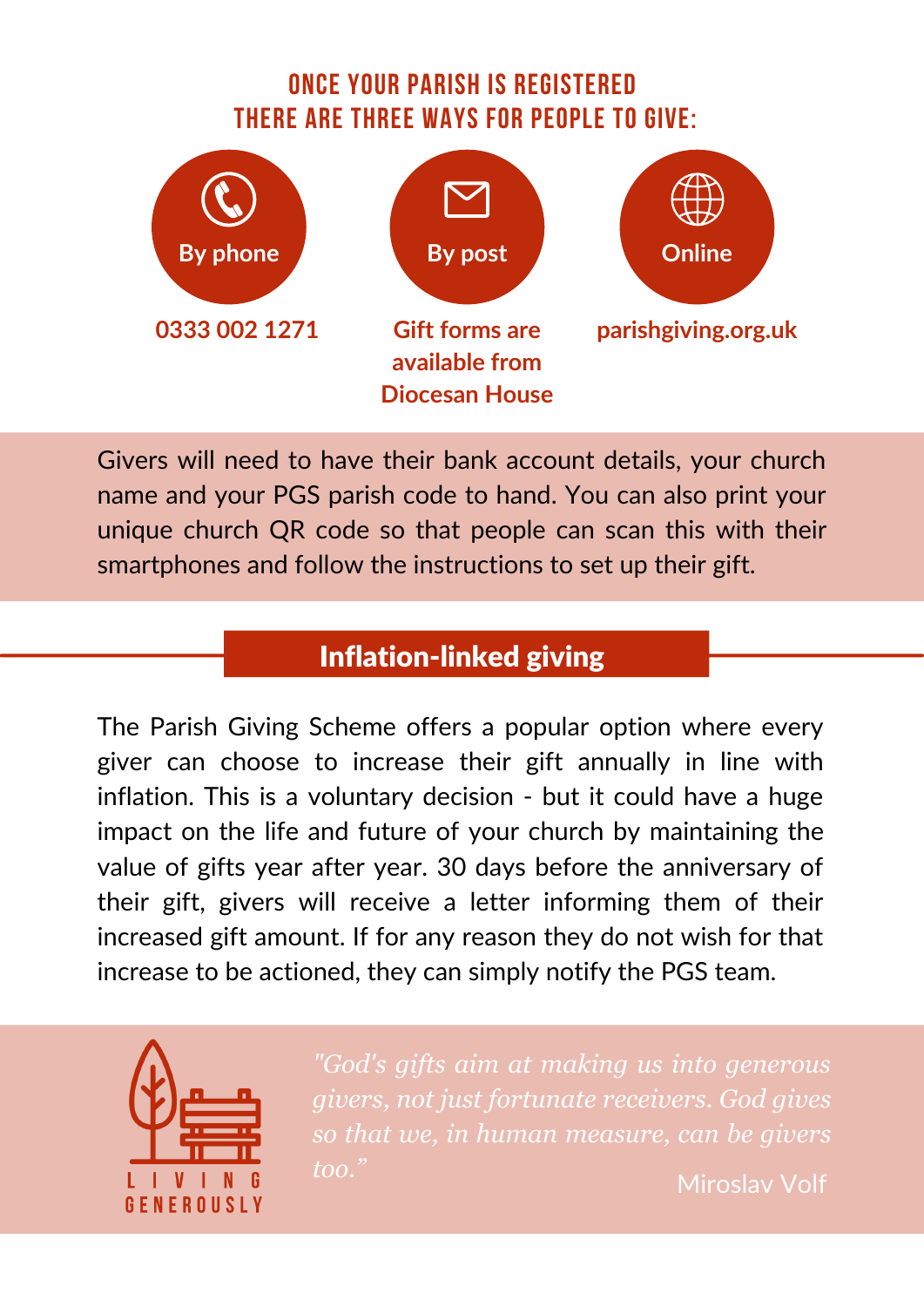## **MAKING IT HAPPEN**

#### **Lead byexample**

Encourage PCC members and members of the church leadership team to commit to join the Parish Giving Scheme.

#### **launch with a GIVING PROGRAMME**

A Giving Programme will help to enable a more fruitful response.

#### **ENCOURAGE PRAYER AND DISCIPLESHIP**

Studying scripture and praying about giving will enrich your Giving Programme.

#### **CONSIDER HOW YOU WILL ENGAGEYOUR COMMUNITY**

Write to all of your planned givers and members on your electoral roll to encourage people to reflect on their giving.

#### **PRODUCE LOCAL RESOURCES**

Locally produced giving materials allow you to promote a local vision for the mission and ministry that will be resourced by giving. Include your PGS QR code on leaflets, posters and order of service.

#### **COMMUNICATE TALK ABOUT IT**

Include details of the Parish Giving Scheme and a link to your PGS landing page on your parish website and social media. Include a permanent notice in your weekly newsletter about how to join the PGS.

#### **KEEPUP TO DATE**

Updates from the church treasurer during worship, meetings or in written reports will help to ensure a continuing high profile for PGS within your church.

Ask someone who has signed up as a giver with the scheme to speak briefly about why they chose to do so, how they feel it helps them give and how it helps your church.

#### **CELEBRATE THE IMPACT**

Report on the growth of the Parish Giving Scheme within your church and the difference it's making. Ensure that you make clear links between giving and the mission of your church.